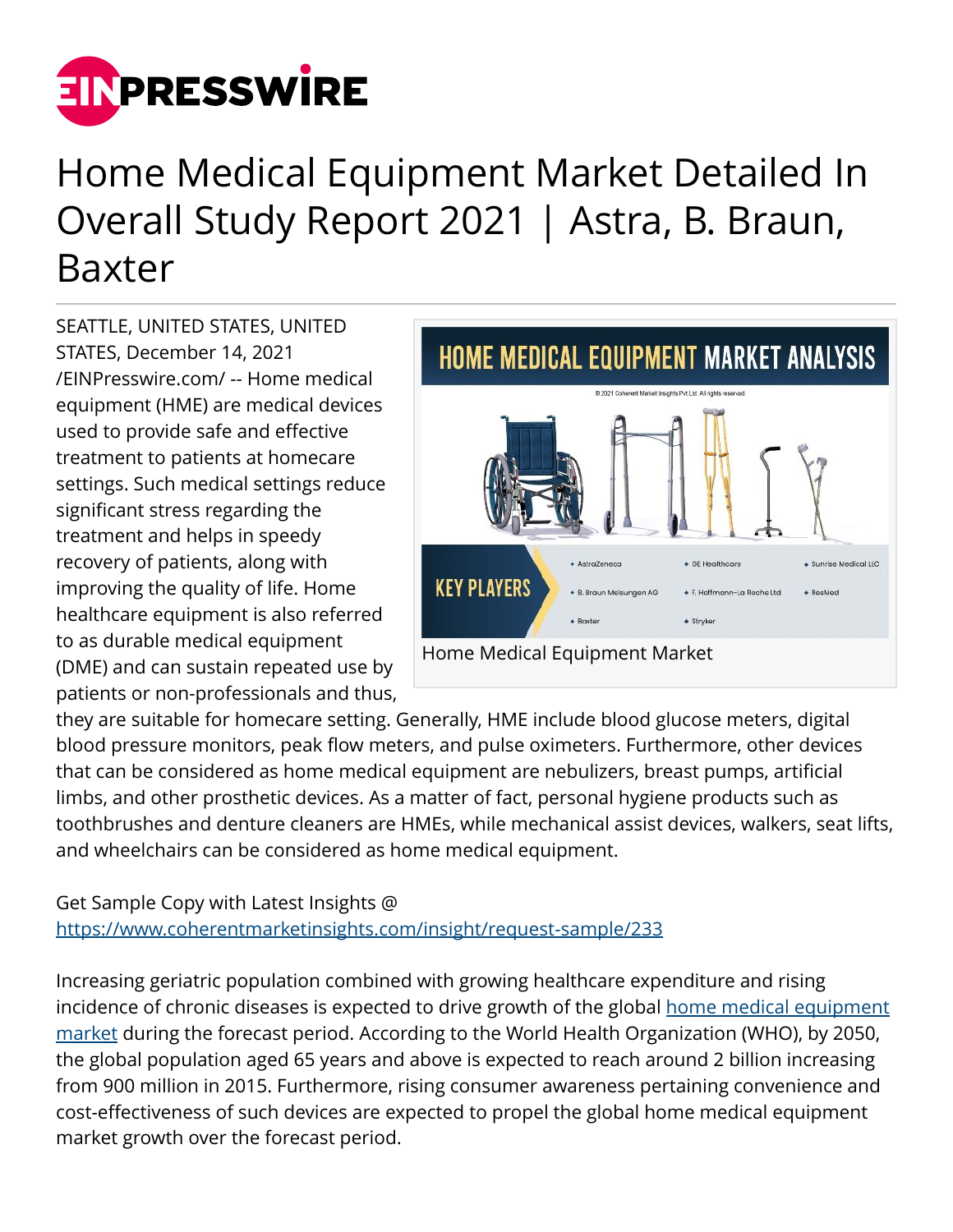Among regions, North America is expected to hold dominant position in the global home medical equipment market during the forecast period, followed by Europe. This is owing to the presence of well-established healthcare infrastructure, high disposable income, technological developments, and adequate reimbursement policies across the region. In the U.S., provisions of the Obamacare Act that provides health insurance to 30 million uninsured people in the country creates a highly conducive environment for growth of the home medical equipment market.

Furthermore, Asia Pacific is expected to register the highest growth rate, owing to rising healthcare expenditure, shortage of medical professionals, and technological innovations across emerging economies such as India and China.

Frequently changing reimbursement policies, limited insurance coverage, and growing patient safety concerns have less control over their work environment that may contain various safety hazards. These hazards include bloodborne pathogens, biological hazards, ergonomic hazards, hostile animal violence, latex sensitivity, etc. The U.S. Food and Drug Administration (FDA) has regulated medical devices used by consumers at home in the same way it regulates all other medical devices. However, in recognition of the growing number of potential safety issue regarding the use of home healthcare equipment, the U.S. FDA announced plans to provide closer oversight of home healthcare equipment in the United States in April 2010. Competitive Section

Request PDF Brochure with Latest Insights @ <https://www.coherentmarketinsights.com/insight/request-pdf/233>

Key players operating in the global home medical equipment market are AstraZeneca, B. Braun Melsungen AG, Baxter, GE Healthcare, F. Hoffmann-La Roche Ltd, Stryker, Sunrise Medical LLC, ResMed, Philips Healthcare., Medline Industry, CareFusion Corporation, and Abbott Laboratories.

1. Major companies in the market are focused on various business strategies such as collaboration and partnership, in order to enhance their market presence. For instance, in January 2018, GE Healthcare and Roche Ltd. entered into partnership to develop diagnostic platform to improve critical care treatment. This partnership will apply advanced analytics to invivo data from GE's medical imaging and monitoring equipment with in-vitro data from Roche's biomarkers, sequencing portfolio, and tissue pathology.

2. Key players in the marker are involved in various business strategies such as merger and acquisition, in order to gain competitive edge in the global market. For instance, in March 2019, ResMed, a U.S.-based medical equipment company, acquired HB Healthcare, a provider of home medical equipment. HB Healthcare is a South Korea-based company, providing sleep and respiratory care devices.

3. Key companies in the market are involved in various growth strategies such as service and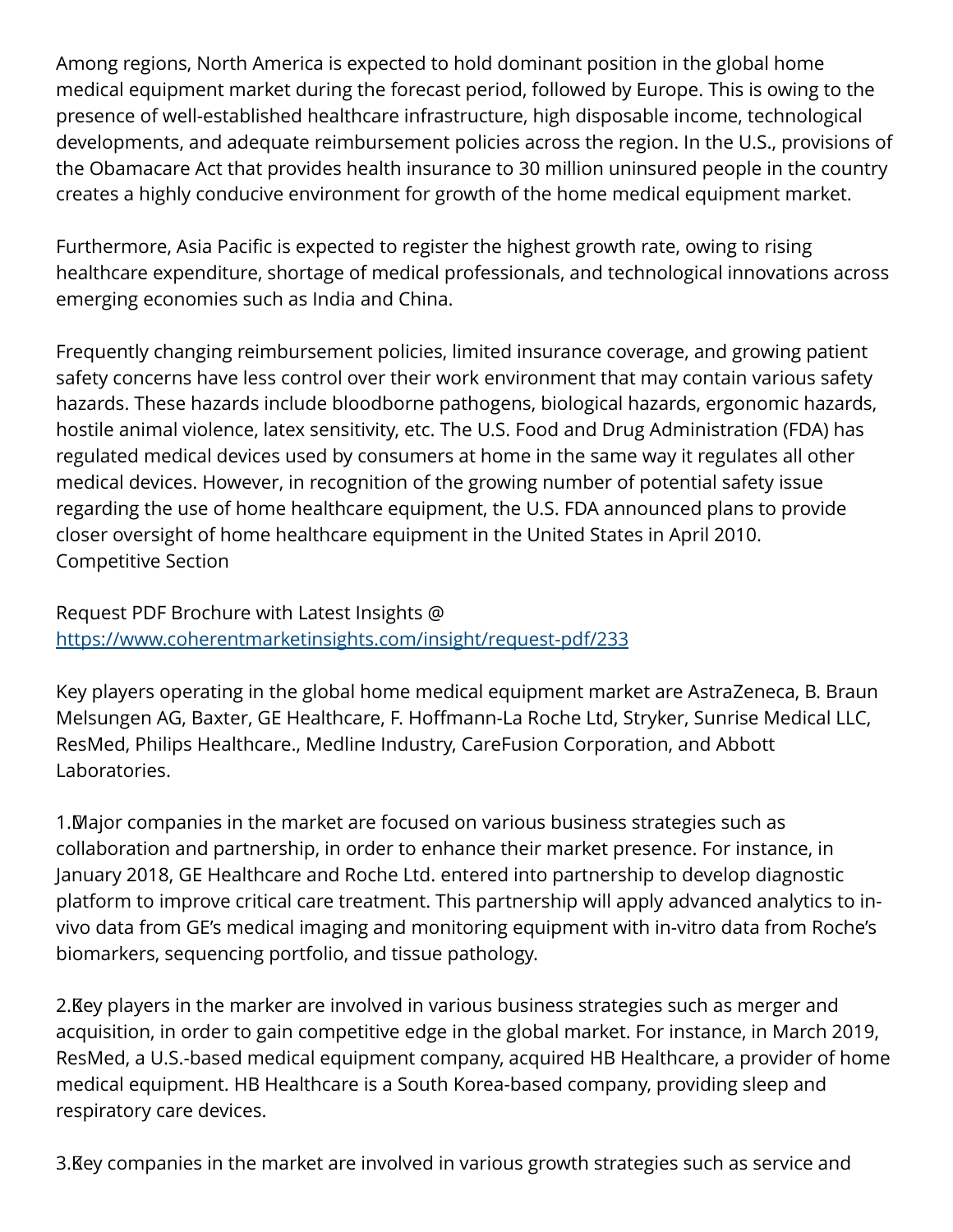business expansion, in order to enhance their market presence. For instance, in February 2018, Phillips India Ltd., a health technology company, expanded its 'Healthcare@home services to Chennai, India with launch of ICY@home. This new service will provide intensive care unit equipment and high-quality medical care to patients at home.

ᵀᵂᵂᵂᵂᵂᵂᵁᵂ ᵁᵁᵂᵁ ᵀᵂ ᵀᵂᵂᵁ

ᵀᵂᵃ ᵀᵂᵃ ᵁᵀ ᵀᵂᵁᵂᵂ ᵀᵂᵂᵁᵂᵂᵂᵂ ᵀᵂᵂᵂ ᵽᵽ-ᵽᵼ% ᵁᵂᵂᵂ ᵽᵼ-ᵀᵁᵁ-ᵽᵼᵽᵼ

Buy This Complete Business Report @ [https://www.coherentmarketinsights.com/insight/buy](https://www.coherentmarketinsights.com/insight/buy-now/233)[now/233](https://www.coherentmarketinsights.com/insight/buy-now/233)

About Us:

Coherent Market Insights is a global market intelligence and consulting organization that provides syndicated research reports, customized research reports, and consulting services. We are known for our actionable insights and authentic reports in various domains including aerospace and defense, agriculture, food and beverages, automotive, chemicals and materials, and virtually all domains and an exhaustive list of sub-domains under the sun. We create value for clients through our highly reliable and accurate reports. We are also committed in playing a leading role in offering insights in various sectors post-COVID-19 and continue to deliver measurable, sustainable results for our clients.

Contact Us:

Mr. Shah Senior Client Partner – Business Development Coherent Market Insights Phone: US: +1-206-701-6702 UK: +44-020-8133-4027 Japan: +81-050-5539-1737 India: +91-848-285-0837 Email: sales@coherentmarketinsights.com

Mr.Shah Coherent Market Insights +1 2067016702 [email us here](http://www.einpresswire.com/contact_author/3215129) Visit us on social media: [Facebook](https://www.facebook.com/CoherentMarketInsights/) **[Twitter](https://twitter.com/CoherentMI)** [LinkedIn](https://www.linkedin.com/company/coherent-market-insights)